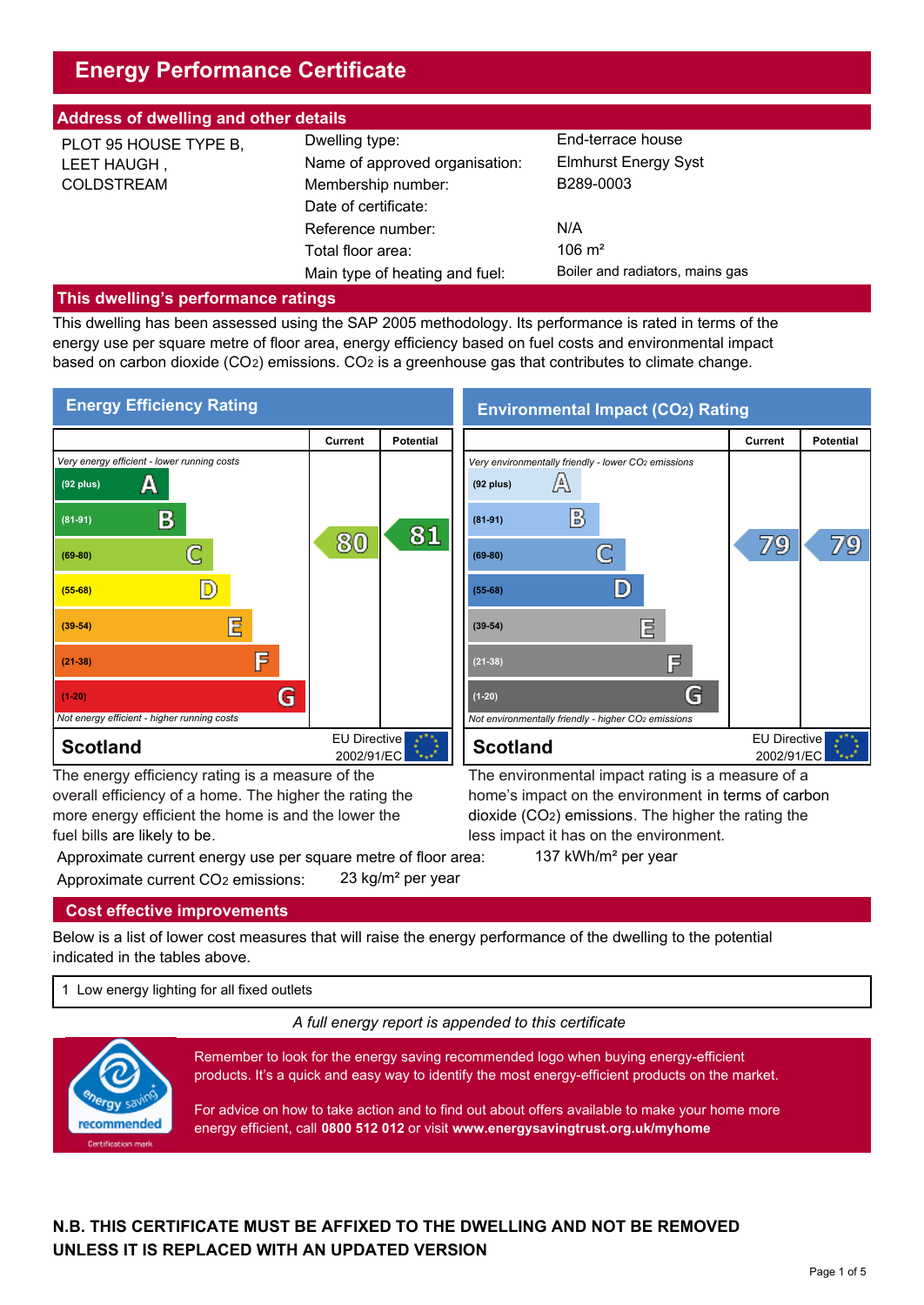# **Energy Report**

The Energy Performance Certificate and Energy Report for this dwelling were produced following an energy assessment undertaken by a member of Elmhurst Energy Systems. This is an organisation which has been approved by the Scottish Ministers. The certificate has been produced under the Building (Scotland) Amendment Regulations 2006.

| Assessor's name:           | Peter Gibb                          |
|----------------------------|-------------------------------------|
| Company name/trading name: | Aitken Turnbull Architects Limited  |
| Address:                   | 9 Bridge Place, Galashiels, TD1 1SN |
| Phone number:              | 01896 752760                        |
| Fax number:                | 01896 759399                        |
| E-mail address:            |                                     |
| Related party disclosure:  |                                     |

#### **Estimated energy use, carbon dioxide (CO2) emissions and fuel costs of this home**

|                          | Current                         | <b>Potential</b>                |
|--------------------------|---------------------------------|---------------------------------|
| Energy use               | 137 kWh/m <sup>2</sup> per year | 132 kWh/m <sup>2</sup> per year |
| Carbon dioxide emissions | 2.4 tonnes per year             | 2.3 tonnes per year             |
| Lighting                 | £92 per year                    | £62 per year                    |
| Heating                  | £328 per year                   | £332 per year                   |
| Hot water                | £112 per year                   | £112 per year                   |

Based on standardised assumptions about occupancy, heating patterns and geographical location, the above table provides an indication of how much it will cost to provide lighting, heating and hot water to this home. The fuel costs only take into account the cost of fuel and not any associated service, maintenance or safety inspection. This certificate has been provided for comparative purposes only and enables one home to be compared with another. Always check the date the certificate was issued, because fuel prices can increase over time and energy saving recommendations will evolve.

#### **About the building's performance ratings**

The ratings on the certificate provide a measure of the building's overall energy efficiency and its environmental impact, calculated in accordance with a national methodology that takes into account factors such as insulation, heating and hot water systems, ventilation and fuels used.

Not all buildings are used in the same way, so energy ratings use 'standard occupancy' assumptions which may be different from the specific way you use your home.

Buildings that are more energy efficient use less energy, save money and help protect the environment. A building with a rating of 100 would cost almost nothing to heat and light and would cause almost no carbon emissions. The potential ratings in the certificate describe how close this building could get to 100 if all the cost effective recommended improvements were implemented.

### **About the impact of buildings on the environment**

One of the biggest contributors to global warming is carbon dioxide. The way we use energy in buildings causes emissions of carbon. The energy we use for heating, lighting and power in homes produces over a quarter of the UK's carbon dioxide emissions and other buildings produce a further one-sixth.

The average household causes about 6 tonnes of carbon dioxide every year. Adopting the recommendations in this report can reduce emissions and protect the environment. You could reduce emissions even more by switching to renewable energy sources. In addition there are many simple everyday measures that will save money, improve comfort and reduce the impact on the environment. Some examples are given at the end of this report.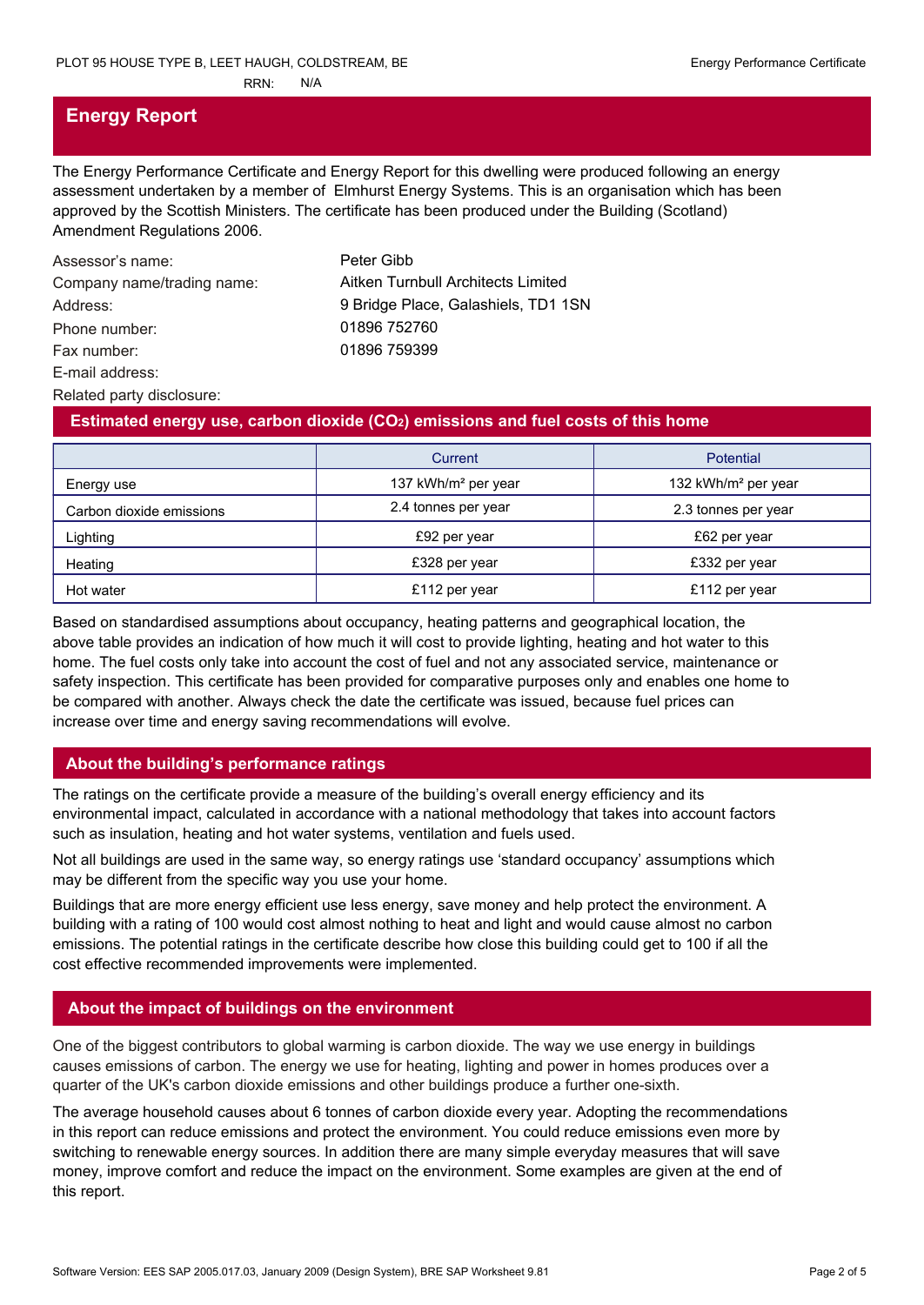#### **Summary of this home's energy performance related features**

The following is an assessment of the key individual elements that have an impact on this home's performance rating. Each element is assessed against the following scale: Compliant / Average / Good / Very good.

| Elements                         | Description                                                       | Current performance      |               |
|----------------------------------|-------------------------------------------------------------------|--------------------------|---------------|
|                                  |                                                                   | <b>Energy Efficiency</b> | Environmental |
| Walls                            | Average thermal transmittance = $0.25$ W/m <sup>2</sup> K         | Very good                | Very good     |
| Roof                             | Average thermal transmittance = $0.16$ W/m <sup>2</sup> K         | Good                     | Good          |
| Floor                            | Average thermal transmittance = $0.21$ W/m <sup>2</sup> K         | Good                     | Good          |
| Windows                          | High performance glazing                                          | Very good                | Very good     |
| Main heating                     | Boiler and radiators, mains gas                                   | Very good                | Very good     |
| Main heating controls            | Programmer, room thermostat and TRVs                              | Average                  | Average       |
| Secondary heating                | None                                                              |                          |               |
| Hot water                        | From main system                                                  | Very good                | Very good     |
| Lighting                         | Low energy lighting in 53% of fixed outlets                       | Good                     | Good          |
| Air tightness                    | Air permeability 10.00 m <sup>3</sup> /h.m <sup>2</sup> (assumed) | Average                  | Average       |
| Current energy efficiency rating |                                                                   | C <sub>80</sub>          |               |

#### Current environmental impact (CO2) rating C 79

Thermal transmittance is a measure of the rate of heat loss through a building element; the lower the value the better the energy performance.

Air permeability is a measure of the air tightness of a building; the lower the value the better the air tightness.

**Low and zero carbon energy sources**

These are sources of energy (producing or providing electricity or hot water) which emit little or no carbon dioxide into the atmosphere. There are none applicable to this home.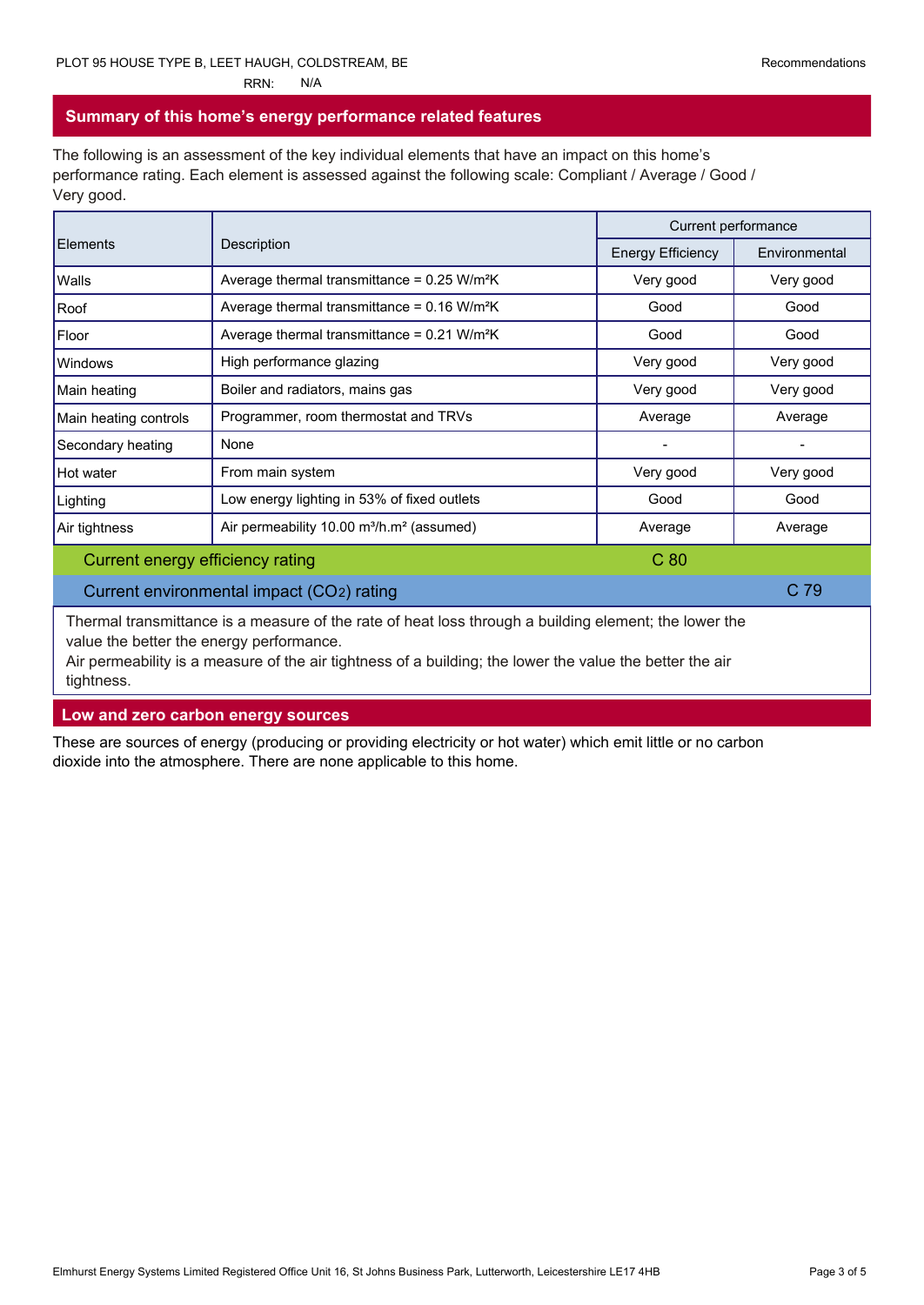#### **Recommended measures to improve this home's energy performance**

The measures below are cost effective. The performance ratings after improvement listed below are cumulative, that is they assume the improvements have been installed in the order that they appear in the table. However you should check the conditions in any covenants, warranties or sale contracts, and whether any legal permissions are required such as a building warrant, planning consent or listed building restrictions.

|                                             | Typical savings<br>per year | Performance ratings after improvement |                      |
|---------------------------------------------|-----------------------------|---------------------------------------|----------------------|
| Lower cost measures (up to £500)            |                             | Energy efficiency                     | Environmental impact |
| Low energy lighting for all fixed outlets   | £25                         | <b>B</b> 81                           | C 79                 |
| Total                                       | £25                         |                                       |                      |
| Potential energy efficiency rating          |                             | <b>B</b> 81                           |                      |
| Potential environmental impact (CO2) rating |                             |                                       | C 79                 |

#### **Further measures to achieve even higher standards**

#### None

Improvements to the energy efficiency and environmental impact ratings will usually be in step with each other. However, they can sometimes diverge because reduced energy costs are not always accompanied by a reduction in carbon dioxide (CO2) emissions.